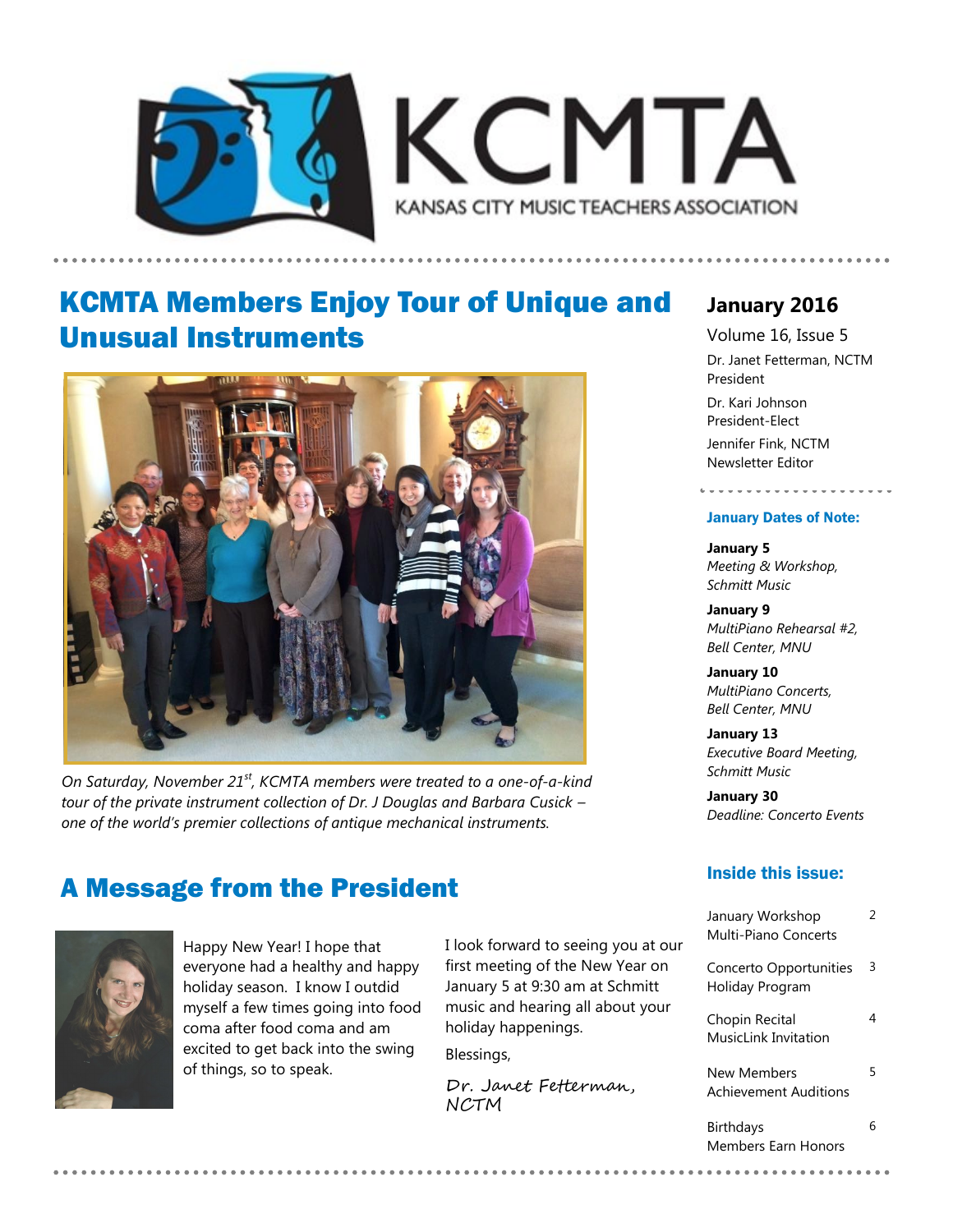# KCMTA January Workshop

The Piano Artistry of Rudolf Friml (1892-1972): A Journey in Romanticism from Prague to America

Presented by Dr. William Everett Curator's Professor of Musicology, UMKC

Tuesday, January 5, 2016 Schmitt Music

9:30 a.m. Business Meeting 10:00 a.m. Workshop



Who is Rudolf Friml you might ask? You may never have heard of this composer…but he is the perfect composer for us right now. His style might be Romantic (seeing as we're just fresh from Fall Festival!), yet his dates are more Contemporary (looking toward next year!). Dr. William Everett, Curator's Professor of Musicology at UMKC, will share with us some great anecdotes and facts we need to know about this composer and Romanticism in general. Dr. Everett has written a book about Rudolf Friml….so he is the authority! And that book is just one of four that Dr. Everett has written.

Dr. Everett is often the speaker at pre-concert lectures at the Friends of Chamber Music. His style is easy and approachable. That's probably one of the factors that make him a popular teacher at UMKC where he teaches graduate courses in medieval music, American musical theatre, music and national identity, research and bibliography in music, and pedagogy of music history. He holds degrees from Texas Tech University (B.M. music theory), Southern Methodist University (M.M. music history, instrumental conducting), and the University of Kansas (Ph.D. musicology). Along with his four books, he's widely published in many music magazines and has received numerous honors for his teaching.

Don't even think about skipping this January workshop. Start the year off learning something new. Who knows? Maybe you'll discover your new favorite piece (that not everyone else is playing to death)? See you there.

**Melody Stroth, NCTM** *VP, Workshops*

### Multi-Piano Concert Update

Thanks to all for a great first rehearsal at Schmitt Music. The next rehearsal will be January 9 at the Bell Cultural Arts Center. The performances will be January 10 at 2:00 and 4:30 at the Bell Center. The concerts are open to the public and tickets are \$5 each.

Performers please remember that concert attire is all white top with all black bottom. Skirts should

be knee length or longer and leggings are not pants. Performers playing Take Me Out to the Ballgame are encouraged to wear a KC Royals hat while performing.

**Linda Featherston, NCTM**

*VP, Multi-Piano Concerts*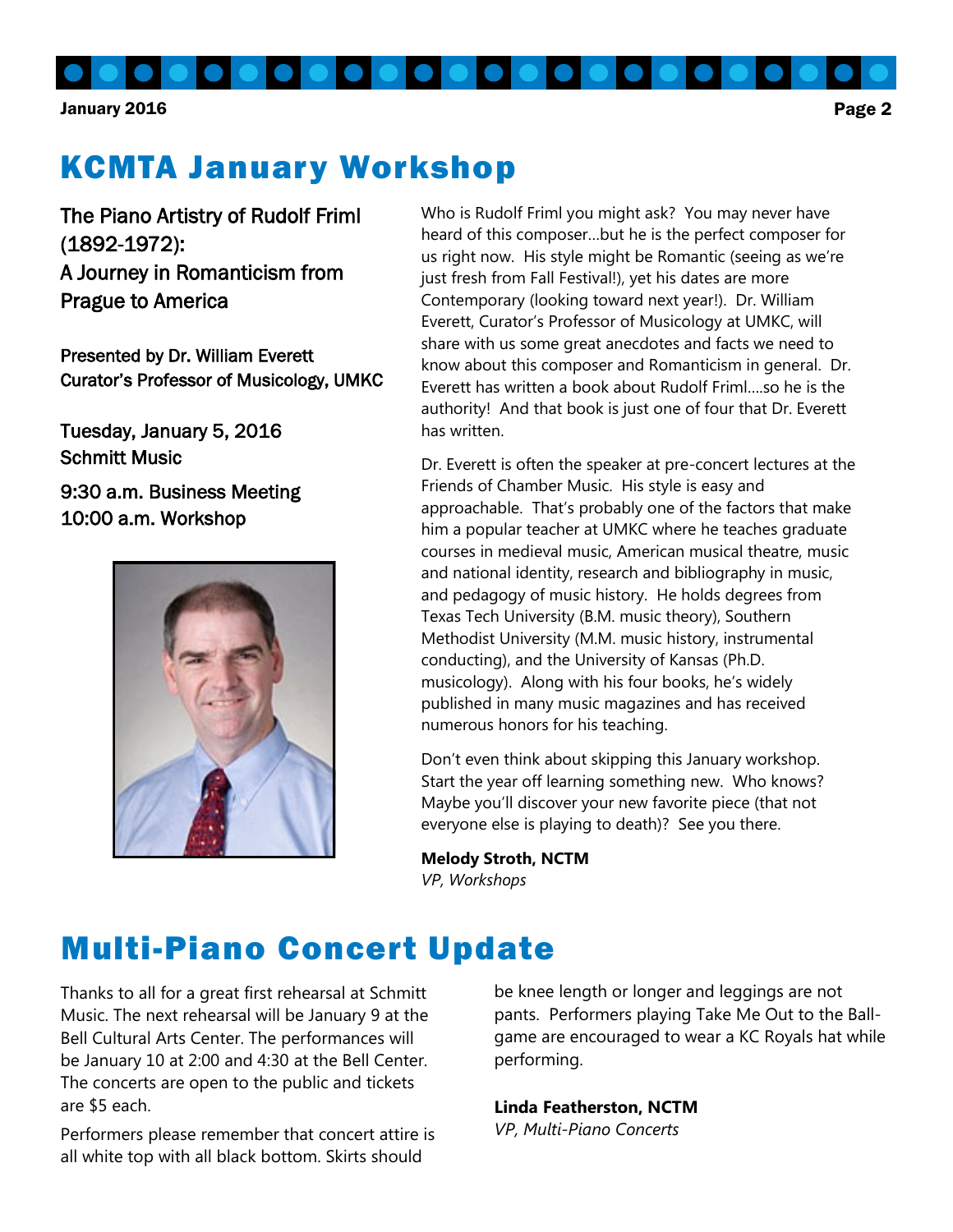

## Concerto Opportunities: KCMTA Heritage Philharmonic Young Artist Concerto Competition and KCMTA Concerto Recital

#### Concerto Competition & Recital February 20, 2016 Schmitt Music, Overland Park

Calling all Young Artists! The KCMTA Concerto events are fast approaching!

The KCMTA-Heritage Philharmonic Concerto Competition offers exceptional piano and instrumental students an opportunity to perform in concert with the Heritage Philharmonic and earn scholarship prize money.

Competitors should prepare one memorized movement of a concerto from the standard repertoire. All selections must be approved by the conductor of the Heritage Philharmonic. Please contact Kari Johnson with any repertoire questions.

High school pianists and instrumentalists age 14-18 as of the competition (February 20) are eligible to enter. All students must bring proof of age with them to the competition. (Failure to bring this will result in disqualification.)

First-place winners will perform with the orchestra in concert on Saturday, May 7, 2016. For more information and enrollment forms, visit the [KCMTA](http://kansascitymusicteachers.org/student-programs/concerto-competition/)  [website.](http://kansascitymusicteachers.org/student-programs/concerto-competition/)

Do you have a student who's not quite ready to perform with an orchestra? Have them perform on the Concerto Recital. This non-competitive recital is an opportunity for performance of concerti of piano, solo instrument, or vocal aria. This recital will be on February 20 following the concerto competition. For more information, visit the **KCMTA** website.

**The post mark deadline for both events is January 30. Contact Kari Johnson with any questions.**

#### **Dr. Kari Johnson**

*VP, Concerto Competition and Recitals [karijohnsonpiano@gmail.com](mailto:karijohnsonpiano@gmail.com)*

# Holiday Program 2015 a Success!

The Holiday Program went off without a hitch this year. Thank you to every teacher involved who took care to follow the schedule and be thoughtful to one another. This event is only as successful as each of us make it. KCMTA was represented well over at the Union Station. Consequently, I trust we will continue being able to use this lovely venue in the future.

**Myra Lemons, NCTM** *Holiday Program Chair*

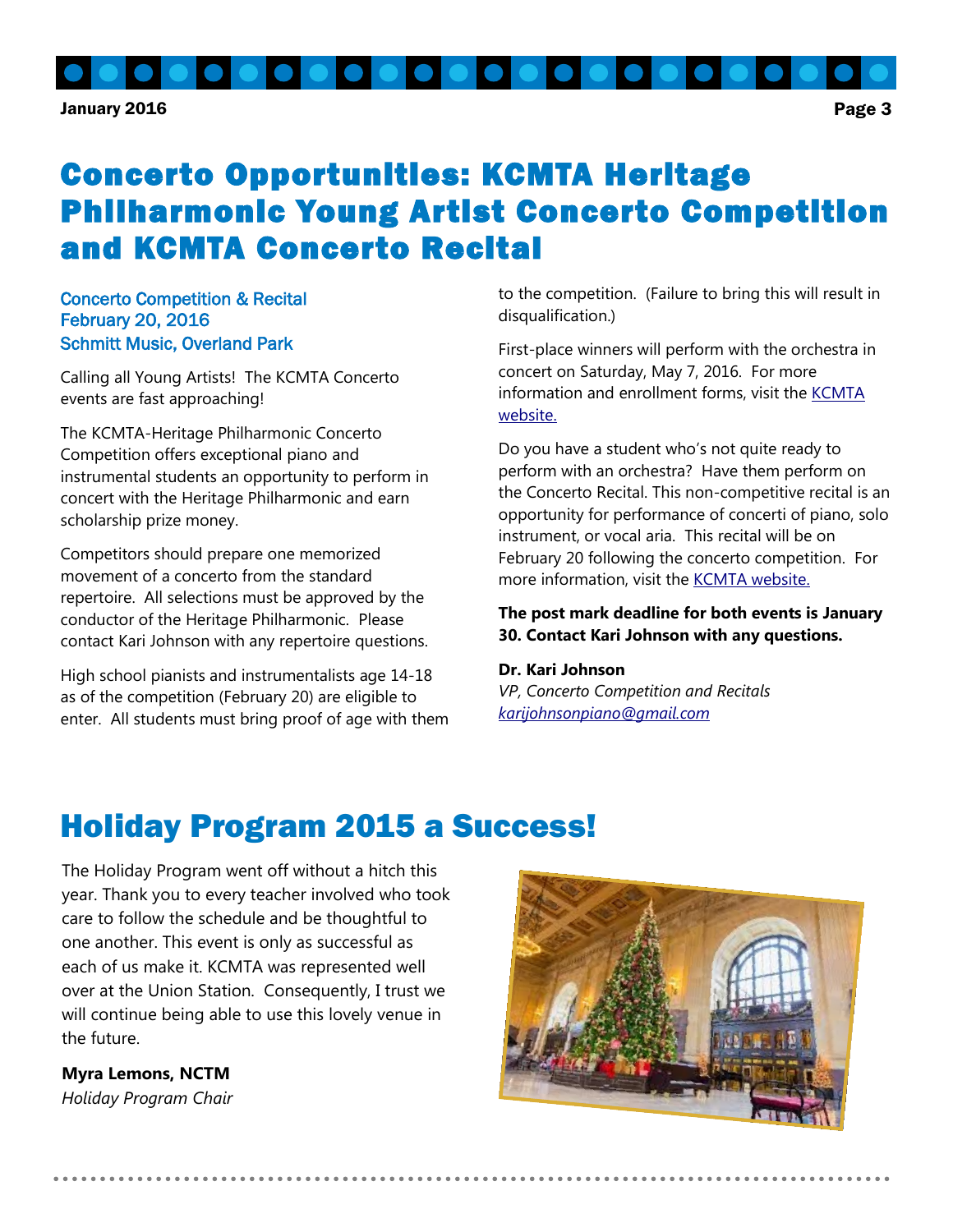### Karen Kushner to Present Chopin Recital

March 1, 2016 White Recital Hall, UMKC 7:30 p.m.



#### **Program**

Mazurkas op 50 (G, A-flat, C# minor) Barcarolle op 60 (F-sharp) Waltz 64, 2 (C-sharp minor) Waltz op 42 (A-flat) Polonaise Fantaisie op 61 (A-flat minor/major)

\*\*\*\*\*\*\*\*\*\*\* INTERMISSION \*\*\*\*\*\*\*\*\*\*\*

Nocturne op 55, 2 (E-flat) Mazurkas op 59 (A minor, A-flat, F-sharp minor) Polonaise op 44 (F-sharp minor)

### MusicLink Invitation

MusicLink began in 1992 as a program of the Virginia Music Teachers Association, seeking a way to offer private music instruction to students in need by linking them with teachers willing to provide low- or no-cost instruction for as long as students wish to learn. MusicLink initially worked with schools in the DC metropolitan area, asking school music teachers to nominate students who could benefit from private music instruction, using eligibility for the free or reduced school lunch program as a guideline to financial need. MusicLink would then "link" them to professional music teachers located in the community who agreed to teach on partial to full scholarship.

After six successful years spreading the program throughout Virginia, MusicLink expanded to the national level in 1998 through support from the Music Teachers National Association Foundation. In September, 2001, the program was restructured into the MusicLink Foundation, a 501(c)(3) non-profit organization, to provide more freedom to seek funding for the specific needs of the program and expand possibilities beyond a single professional music organization.

The grassroots nature of MusicLink encourages businesses in communities across the country to support the program by providing local funding and in-kind donation of instruments. Our business partners include major music companies with stores in multiple states, such as Schmitt Music and Jordan Kitts Music, as well as local music businesses offering lessons, music, instruments, and general support to MusicLink programs in their communities. A majority of the major music publishers provide free music for students and discounts to teachers in the program. These in-kind business donations amount to \$50,000.00 annually.

I would like to expand our Music Link activities in Kansas City. Some of my best most progressive students came through MusicLink. For more information, if you would like to join our efforts to help disadvantaged students, please go to the [MusicLink website](http://musiclinkfoundation.org/tchrinfo.php4) and fill out a [registration form.](http://musiclinkfoundation.org/partcpat.php4#regform)

#### **Joyce Berg**

*joyberg74@gmail.com*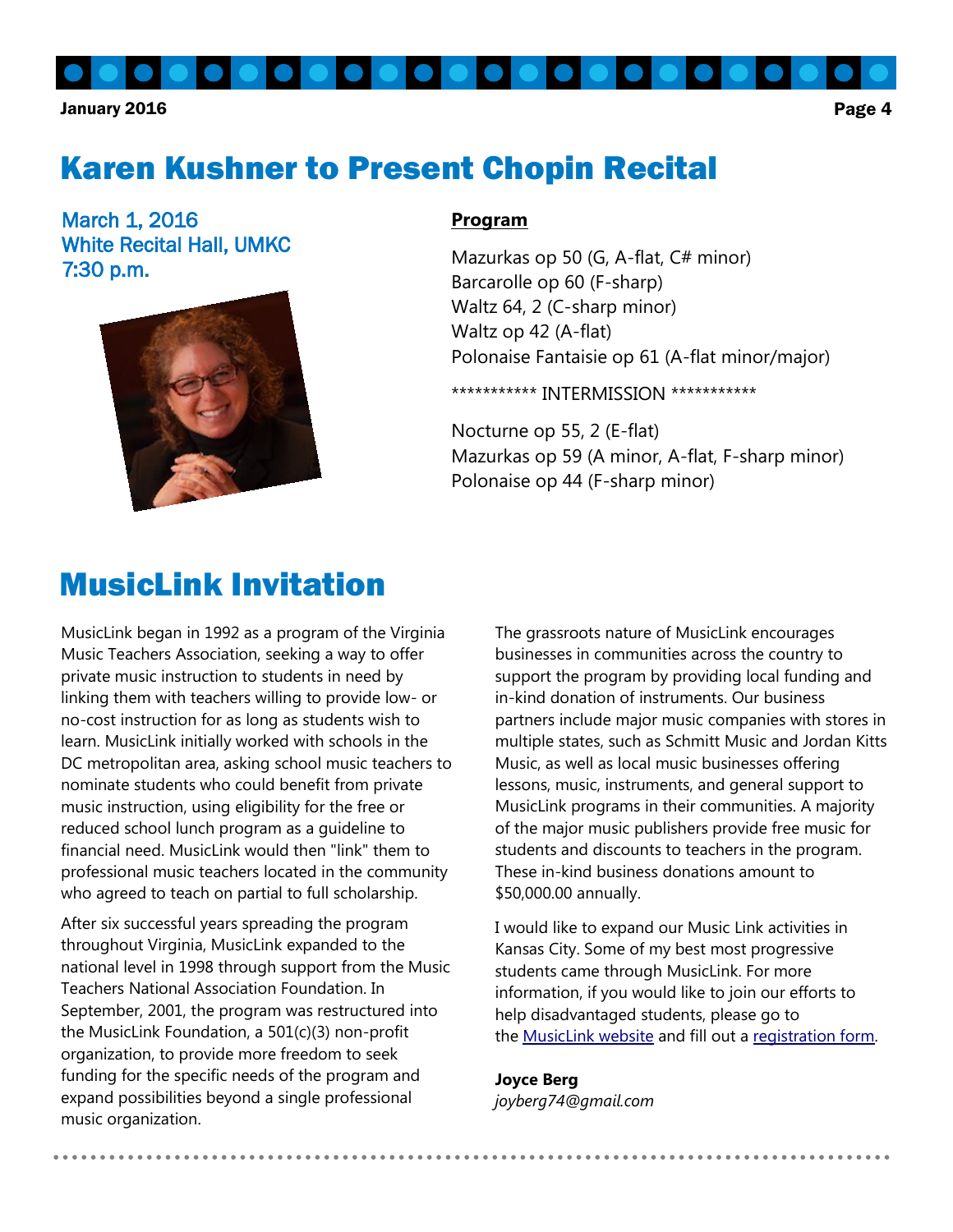# Welcome to New and Renewing Members!

#### **Christian Atteberry**

4522 S. Johnson Dr. Joplin, MO 64804 417-270-6931 *Cda638@mail.umkc.edu* Piano

#### **Mikaelah Barzee**

2304 NE 109th St Kansas City, MO 64155 816-308-7489 *Em.barz@icloud.com* Piano, Theory, Accompanying

#### **Jordan Buchholtz**

5305 Charlotte St. #2 Kansas City, MO 64110 507-273-1568 *buchholtz@gmail.com* Piano

#### **Bridget Clonts**

4015 Terrace St. Kansas City, MO 64111 573-205-1247 *Bridget.m.clonts@gmail.com* Piano

#### **Charles Hoeft**

5934 Woodson Rd #109 Mission, KS 66202 651-448-0118 *Charles.hoeft@gmail.com* Piano

#### **Leslie Newlin**

13202 Noland St Overland Park, KS 66213 (402) 432-0316 *leslieannenewlin@gmail.com* Piano, Accompanying

### Achievement Auditions Update

Due to declining enrollment and a vacancy in the chair position, Achievement Auditions will not be held in 2016. If you would be willing to help lead this event in the future, or have questions, please contact President Janet Fetterman (*janet.fetterman@swbell.net).* 



### Teacher Seeking Students

**Kensy Byers is looking to build her studio!** She offers private piano and brass/trumpet lessons to students of all ages - she has taught ages ranging from 4 to 84. Kensy's teaching experience lies mostly in beginning-intermediate piano, beginning brass, and any beginning-advanced trumpet. She lives in the Northland, but is willing to travel to students' houses in most any part of the KC Metro area. Thank you in advance for any help you can provide in her search for students. Feel free to share her contact information with potential students: [kensymichelle@gmail.com](mailto:kensymichelle@gmail.com) or [785-207-1657.](tel:785-207-1657)

..........................